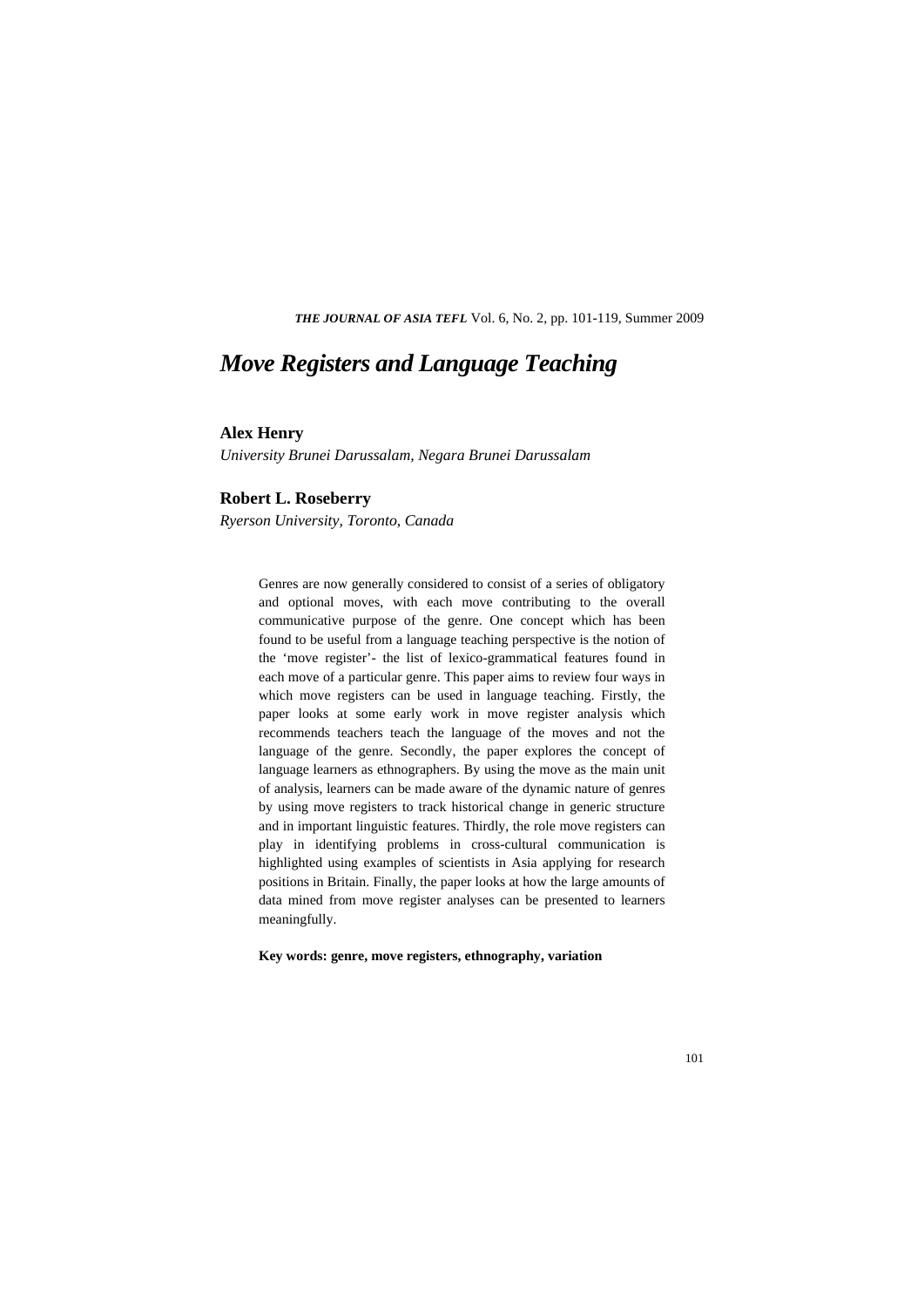### **INTRODUCTION**

The theoretical basis for this paper is John Swales' work in genre analysis. Following Swales (1981, 1990) a 'genre' is defined as a set of communicative events each with a specific purpose. In order to achieve the purpose a participant in the genre must be aware of the communicative context in which the genre is set (Halliday & Hasan, 1985). Included in the context are the participants, their culture, their history and their present socio-economic situation. For a writer or speaker to create an effective instance of a genre, they must meet the genre expectations of the reader or listener. To do this they have to include all the obligatory 'parts' (commonly referred to as 'moves') and any optional moves that will enhance the effectiveness of their communication. In addition, they will have to use language and any other non-linguistic features appropriate to the context. This paper aims to show how the notion of 'moves' and more particularly, the language of the moves can be used in the English language classroom to help learners meet genre expectations. The paper will begin by showing how language varies significantly within a genre, how it can vary within a move, and finally will explore how this variation can be exploited in the classroom.

### **VARIATION WITHIN A GENRE**

The term 'move register' was first used in Henry and Roseberry (1996) to describe the language and linguistic patterns found in individual moves of a genre. Using this concept, we analyzed the genre Brief Tourist Information and found that the move registers in this genre differed significantly from each other. This genre has four obligatory moves: Identification, Location, Description, and Facilities and Activities, which are usually found in that order. As Table 1 clearly shows, each of the moves is realized by a completely different set of lexico-grammatical features. This has many implications for language teaching and learning, the most important being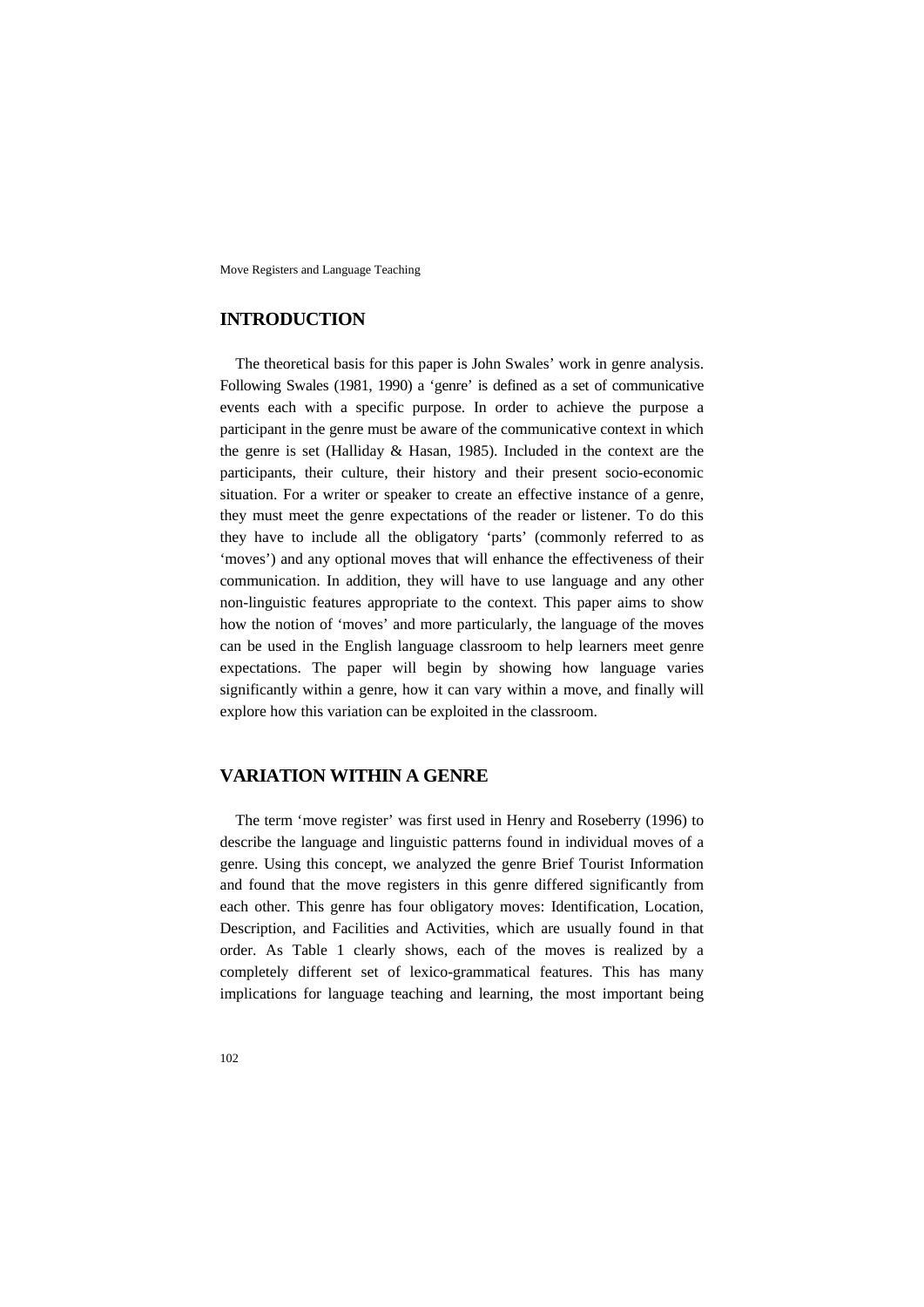that the language of individual moves should be taught rather than the language of the genre as a whole.

| <b>TABLE 1</b>                                                                |
|-------------------------------------------------------------------------------|
| The Main Features of the Location, Facilities and Activities, and Description |
| Moves (Henry $\&$ Roseberry, 1996, p. 485)                                    |

|                     | <b>LOCATION</b>     | <b>FACILITIES &amp;</b>  | <b>DESCRIPTION</b>     |  |
|---------------------|---------------------|--------------------------|------------------------|--|
|                     |                     | <b>ACTIVITIES</b>        |                        |  |
| <b>Discourse</b>    | location            | $action (+ modalities),$ | description,           |  |
| <b>Functions</b>    |                     | location, possession,    | possession,            |  |
|                     |                     | range, provision, time   | existence, range       |  |
| Length              | 1 T-unit or less    | 5-6 T-units              | 3-4 T-units            |  |
| Reader              | (none)              | "you", "your" in         | "you", "your" in       |  |
| Address             |                     | 52% of the texts         | 14% of the texts       |  |
| Modality            | (none)              | "can" 38%                | "can" 5%               |  |
|                     |                     | "will" 24% of the texts  | "will" 7% of the texts |  |
| Possession          | (none)              | $\sin(43\%)$             | its $(25\%)$ ;         |  |
|                     |                     |                          | $\sin(20\%)$           |  |
| Lexical             | 3 phrase frames are | many phrase frames       | many phrase frames     |  |
| <b>Phrase Frame</b> | commonly used       |                          |                        |  |
| Idioms              | none                | many                     | few                    |  |
| Words               | location words.     | "you", action verbs,     | wide range of          |  |
|                     | geographical        | modals.                  | adjectives,            |  |
|                     | features.           | entertainment targets,   | particularly those     |  |
|                     | constructed         | quantitative             | expressing opinion     |  |
|                     | features,           | adjectives               | and texture/condition; |  |
|                     | measuring terms     |                          | nouns of natural       |  |
|                     |                     |                          | features, constructed  |  |
|                     |                     |                          | features, units of     |  |
|                     |                     |                          | measure, natural       |  |
|                     |                     |                          | substances; verbs      |  |
|                     |                     |                          | expressing existence   |  |

### **Variation Within a Move**

In a later paper (Henry & Roseberry, 2001a), through an analysis of the genre Letter of Application, we demonstrated that while the move itself was a useful unit for analysis, if a move could be realized through a variety of strategies, then the basic unit for analysis would then have to be the strategy itself. The resulting analysis would result in the identification of the lexico-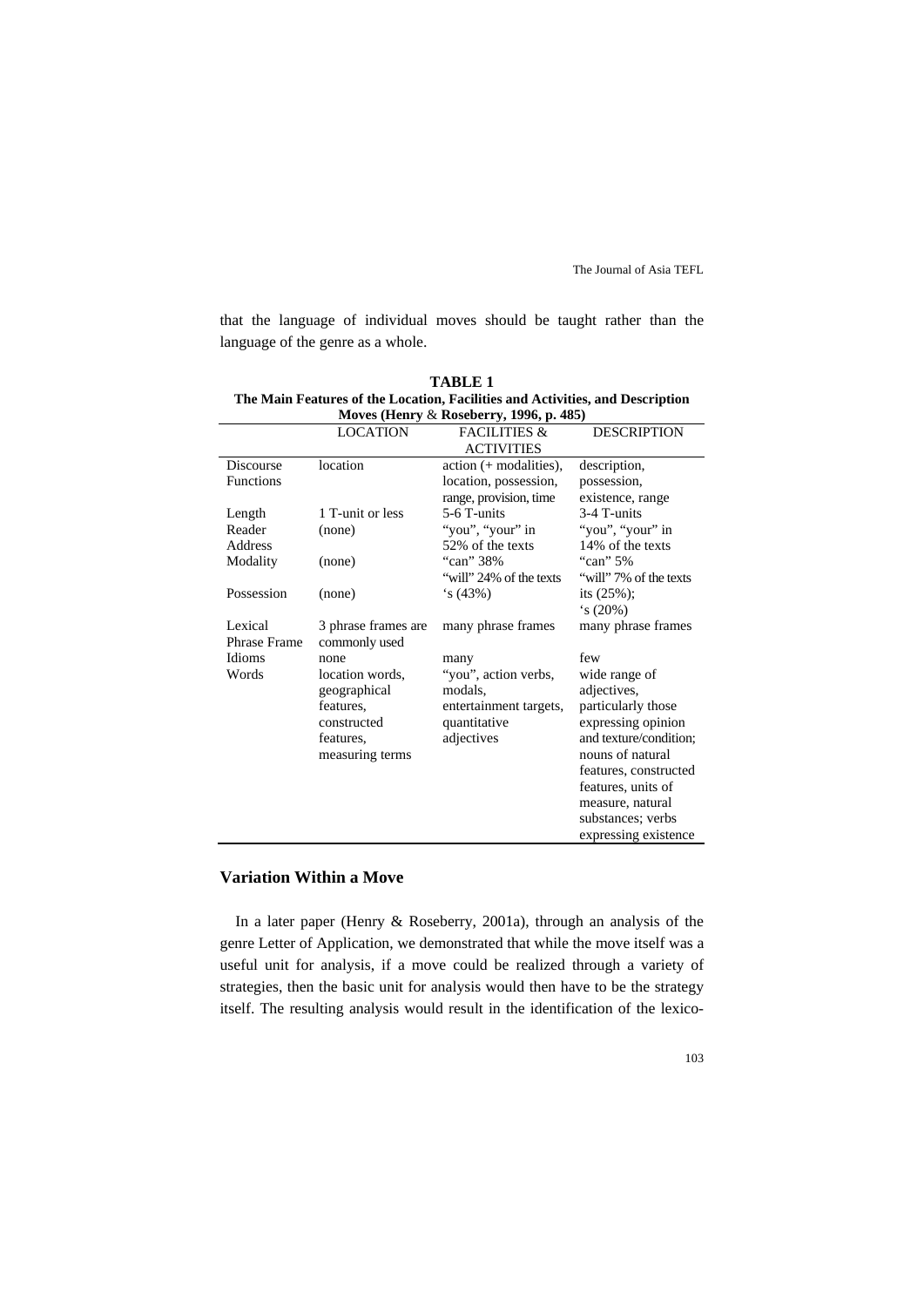grammatical features or 'strategy register'. We found, from our corpus of 40 native speaker letters, 11 moves, of which five, Opening, Polite Ending, Signing Off, Offering Candidature and Promoting the Candidate were thought to be obligatory while six moves, Referring to a Job Advertisement, Stating Reasons for Applying, Stating Availability, Stipulating Terms and Conditions, Naming Referees and Enclosing Documents were optional. Of the obligatory moves, Promoting the Candidate and Polite Ending, were accomplished by different strategies. The Promotion move could be realized in one or more of the following ways: listing skills and abilities; stating how skills and abilities were obtained; giving qualifications; demonstrating knowledge of the target position; predicting success; listing publications; naming the present job, and-giving reasons for leaving the present job. An analysis of the lexico-grammatical patterning in each strategy found that they too differed radically from each other.

We also found that within a move or strategy, there was a wide variety of choices available to writers. For example in the Offering Candidature move, the writers in our corpus often used the phrase 'to be considered' but they used it with varying degrees of politeness as shown in the following example 1.

**Example 1 Degrees of Politeness When Offering Candidature (Henry** & **Roseberry, 2001a)** 

| to be considered                                                     |  |  |  |
|----------------------------------------------------------------------|--|--|--|
| I am writing <b>to be considered</b> for [name of job].              |  |  |  |
| I wish to be considered for [name of job].                           |  |  |  |
| I should (very much) like <b>to be considered</b> for [name of job]. |  |  |  |
| I would (very much) like <b>to be considered</b> for [name of job].  |  |  |  |
| I would like my application [for name of job] to be considered       |  |  |  |

Although 'to be considered' would appear to occur in a relatively uncomplicated syntactic environment, Figure 1 reveals the large number of possible syntagmatic and paradigmatic variations which exist even in a very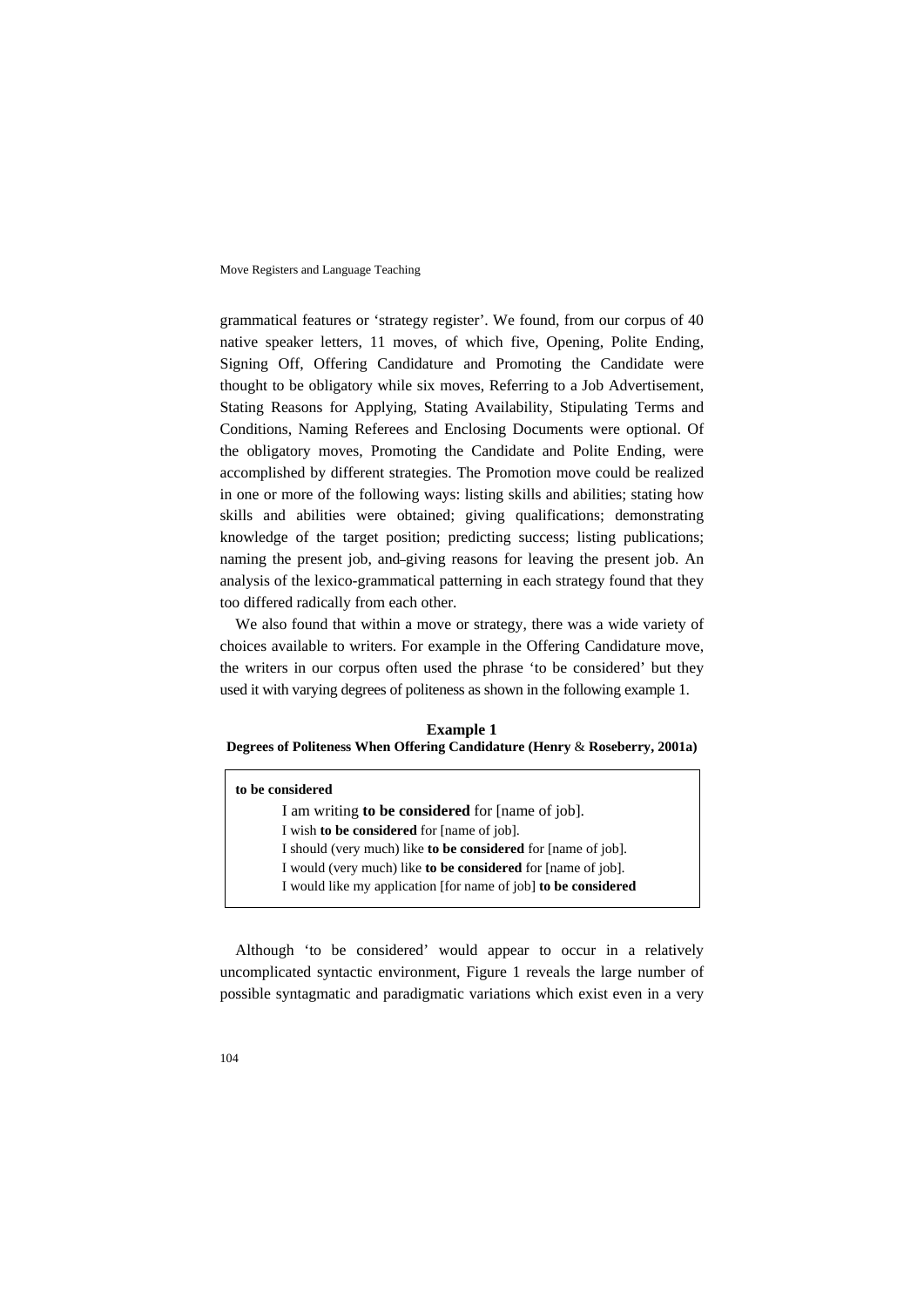small corpus of native speaker writing. This data also demonstrates how complicated authentic language use really is.

#### **Implications and Applications of Move and Strategy Registers**

Having outlined the notions of genre, move registers and strategy registers, we will now review some of the research into their implications and applications to language teaching. This paper will cover the use of move registers in four areas: accounting for learners' errors, learners as ethnographers, cross cultural communication, and the presentation of register analyses to language learners.

#### *Language Errors*

We look first at the types of errors language learners make when writing a genre for the first time. A study by Henry and Roseberry (2007) found quite conclusively that students' errors were, to a very large extent, induced by the genre move they were attempting to write. The study involved 40 tertiary education students from a bilingual education system in Brunei Darussalam. The students were asked to write an example of the genre, Brief Tourist Information. In this genre there are four obligatory moves: Identification, Location, Description, and Facilities/Activities (Henry & Roseberry, 1996). The study looked at the errors made by learners when writing the Identification and Location move (which are usually combined) and the Facilities/Activities moves. In this paper, we will look at the analysis of the Identification/Location move to illustrate the relationship between learner errors and genre move. This joint Identification/Location move is usually realised by three syntactic structures:

1. Identification + Location Verb + Prepositional Phrase

(e.g. Damai Beach is 35 kilometres from Kuching.)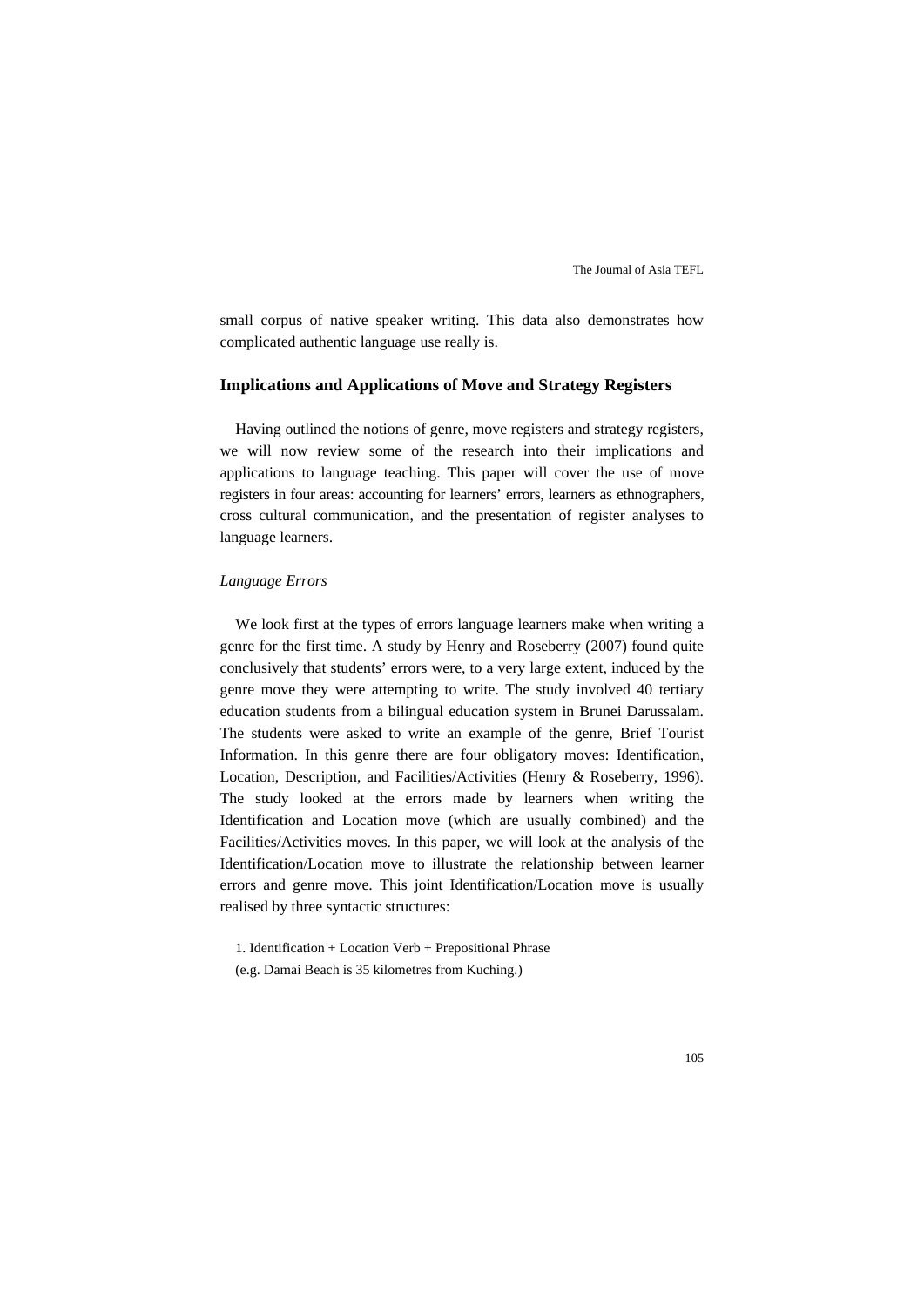2. Reduced Adjective Clause + Identification (e.g. Only 35 kilometres from Kuching, Damai Beach....)

3. Participle + Prepositional Phrase + Identification (e.g. Located a mere 35 kilometres from Kuching, Damai Beach....)

As Henry and Roseberry (2007) point out, 2 and 3 above require a high level of knowledge of clause formation and clause reduction and consequently, we would expect learners to have some difficulty with them. When we look at the error analysis, summarised in Table 2, we find that 36% of the errors come from learners attempting to write these clauses. What is more interesting is the collocation and usage errors which made up 54% of the total.

Errors in clause structure include, among others, faulty reference, as in 'It has a rich cultural diversity of *Sarawak which is situated at the foot of Mount Santubong*' which could be more acceptably and meaningfully rewritten as 'It shows the rich cultural diversity of Sarawak and is situated at the foot of Mount Santubong' or 'Situated at the foot of Mount Santubong, it shows the rich cultural diversity of Sarawak'.

With regard to usage, a student would be aided by a good learner's dictionary. Such a dictionary would show that 'known to be located' in the following sentence is more acceptable as 'is located' 'It is situated *at* about six hectare site and *known to be located* at the Foot of Mount Santubong.'

Collocations are a special matter of usage that can be confusing to students who are translating word for word from their first language. In the data, '*centre town*' is a combination that is unknown to most speakers of English. The intended meaning is probably 'main town' or 'capital'. Often a learner's dictionary gives the required information, or, more specifically, a dictionary of collocations. However, some collocations are specific to certain moves in certain genres and are not covered by these dictionaries. An example is 'golden sands', which is commonly found in the description move of tourist information texts but is not covered by collocation dictionaries because of the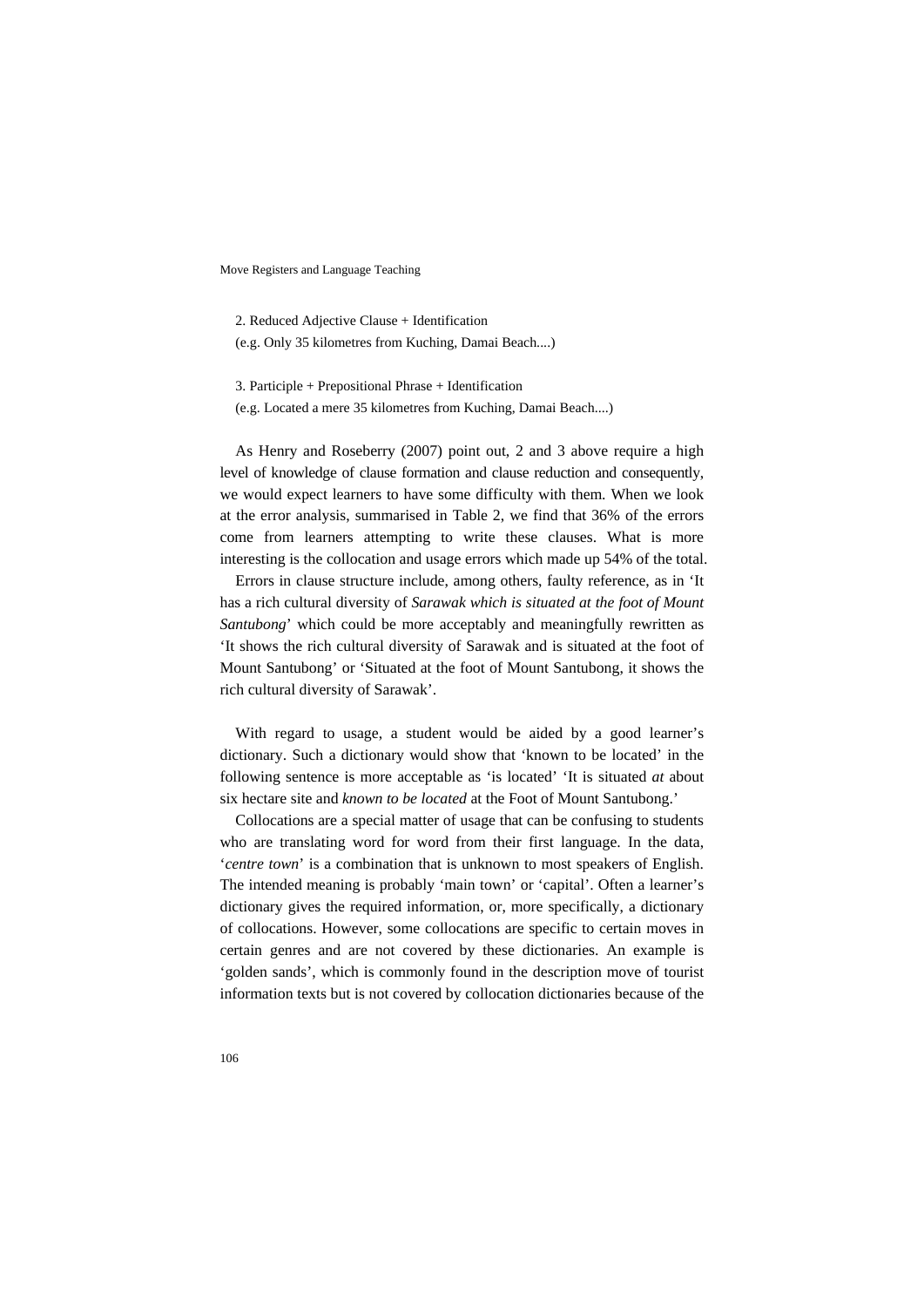ability of 'golden' to collocate with a vast number of words in English (Henry & Roseberry, 1996).

Misuse of tense can also be problematical. The student's sentence 'The village *was located* at the foot of Mount Santubong' strongly indicates that the village no longer exists. The preferred tense here is 'is located'.

| Students' Errors in the Identification/Location Moves |                                                                                                   |  |  |  |
|-------------------------------------------------------|---------------------------------------------------------------------------------------------------|--|--|--|
| (Henry & Roseberry, 2007, p. 190)                     |                                                                                                   |  |  |  |
| Error Type                                            | Students' Errors                                                                                  |  |  |  |
| Clause                                                | • built on a six hectare site about 35 km from Kuching situated at                                |  |  |  |
| structure                                             | the foot of the highest mountain                                                                  |  |  |  |
| (8)(36%)                                              | • at the foot of Mount Santubong of which is the highest mountain<br>in Sarawak.                  |  |  |  |
|                                                       |                                                                                                   |  |  |  |
|                                                       | • It has a rich cultural diversity of Sarawak which is situated at the<br>foot of Mount Santubong |  |  |  |
|                                                       | • It about 35 kilometres from Kuching and about six hectare site                                  |  |  |  |
|                                                       | situated at the foot of Mount Santubong.                                                          |  |  |  |
|                                                       | • Sarawak Cultural Village which is popularly known as the living<br>Museum.                      |  |  |  |
|                                                       | • Located at the foot of mount Santubong, 35 kilometres from                                      |  |  |  |
|                                                       | Kuching.                                                                                          |  |  |  |
|                                                       | • If you go to their Living Museum which is about six hectare site                                |  |  |  |
|                                                       | and about 35 kilometres from Kuching,                                                             |  |  |  |
|                                                       | • Mount Santubong of which is the highest mountain                                                |  |  |  |
| usage                                                 | • It is situated at about six hectare site and known to be located at                             |  |  |  |
| (not)                                                 | the Foot of Mount Santubong.                                                                      |  |  |  |
| including                                             | • It is allocated 35 kilometres from Kuching.                                                     |  |  |  |
| collocation)                                          | • It is near a historical place called Mount Santubong.                                           |  |  |  |
| (8)(36%)                                              | • the place is only 35 kilometres from Kuching.                                                   |  |  |  |
|                                                       | • 35 kilometres away from Kuching,                                                                |  |  |  |
|                                                       | • Kuching, the centre town for Sarawak                                                            |  |  |  |
|                                                       | • with the area of six hectare site.                                                              |  |  |  |
|                                                       | • which is about six hectare site                                                                 |  |  |  |
| Collocation                                           | • historical place                                                                                |  |  |  |
| $(4)$ (18%)                                           | • centre town                                                                                     |  |  |  |
|                                                       | • about six hectare site                                                                          |  |  |  |
|                                                       | • allocated 35 kilometres from Kuching                                                            |  |  |  |
| Tense                                                 | • The village was located at the foot of Mount Santubong                                          |  |  |  |
| $(2)(9\%)$                                            | • It was 35 kilometres from Kuching                                                               |  |  |  |

**TABLE 2 Students' Errors in the Identification/Location Moves**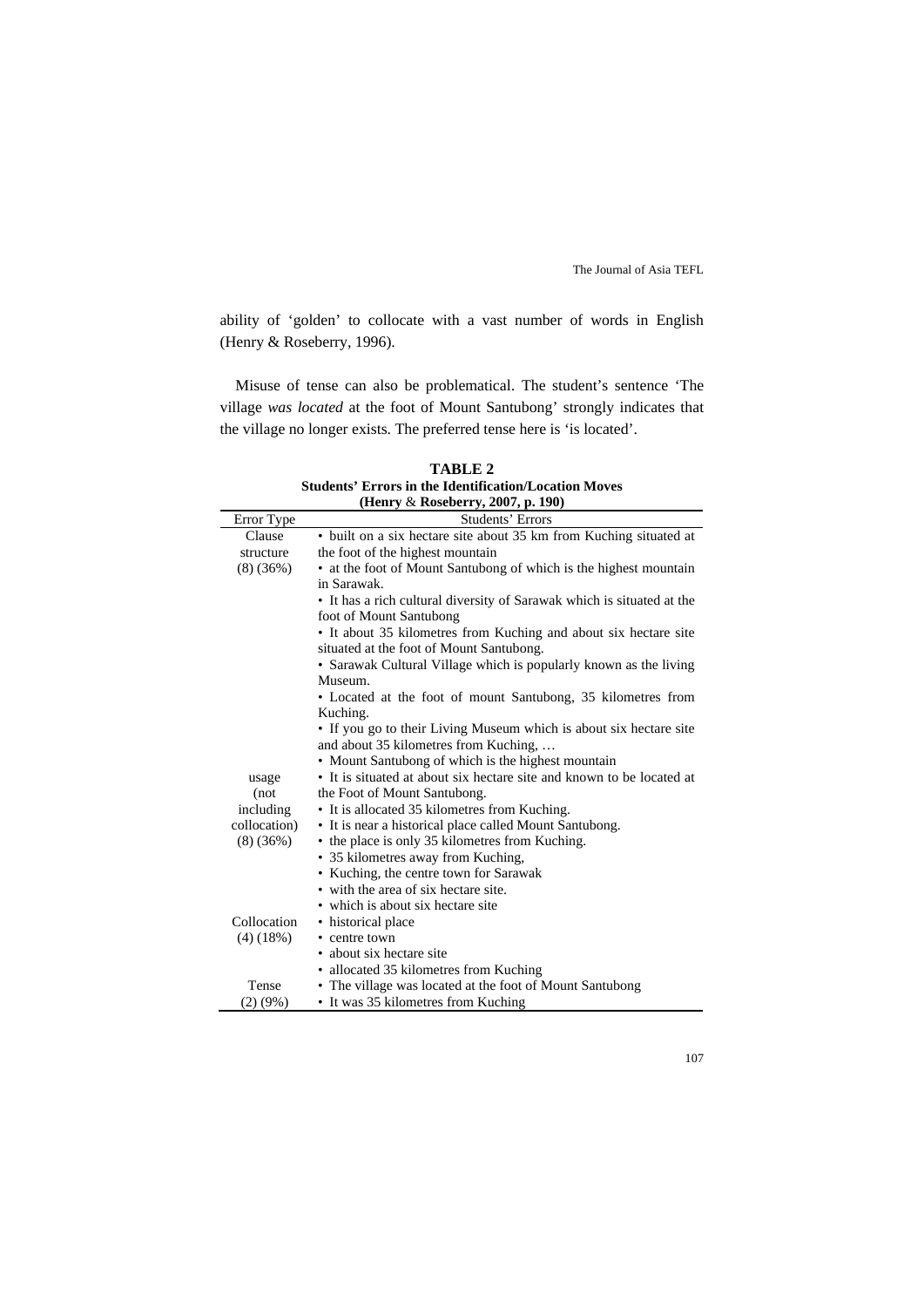If the learners had access to the move register analysis they might have avoided making many of the errors. For example, if we look at the move register analysis of this joint move (Henry & Roseberry, 1996) we find that *locate* is the most frequent verb, *capital* is one of the most frequent nouns, and the prepositions of location *on*, *in*, *from*, and *between* occur frequently. The preposition *from* is usually found after a specific distance as in *43 kilometres from the park headquarters*. While we have not carried out a study to confirm this with Brief Tourist Information, a study by Henry (2007) described later in the paper, shows that presenting move registers to learners, in this case the move and strategy registers of application letters, can be effective. These findings confirm our initial suggestion that we 'teach the language of the individual move rather than the language of the genre as a whole' (Henry & Roseberry, 1996, p. 487).

#### *Learners as Ethnographers*

We now look at how move registers can contribute to the idea of learners as ethnographers (Roberts et al., 2001). One of the aims of a genre-based approach to language teaching is to encourage learners to explain the language they encounter and so the ethnographic approach is highly relevant to this methodology, as is starting with a 'homely' genre as suggested by Johns (1997). A homely genre is a genre which is owned by a local community and, as such, contains socio-cultural features associated with the community. One of the aims of introducing homely genres into the classroom is to encourage language learners to notice these features and try to explain why they are there and why they are in a particular form. However, if we simply ask learners to look at a homely genre and explain the linguistic features, they find the task difficult (see Clynes & Henry, 2004). By adopting a historical perspective to genre analysis, we can encourage learners to notice differences in one of their own genres and this provides an interesting starting point for their analysis. By way of example, we will now look at one of the most fascinating homely genres in Brunei Darussalam, the Brunei Malay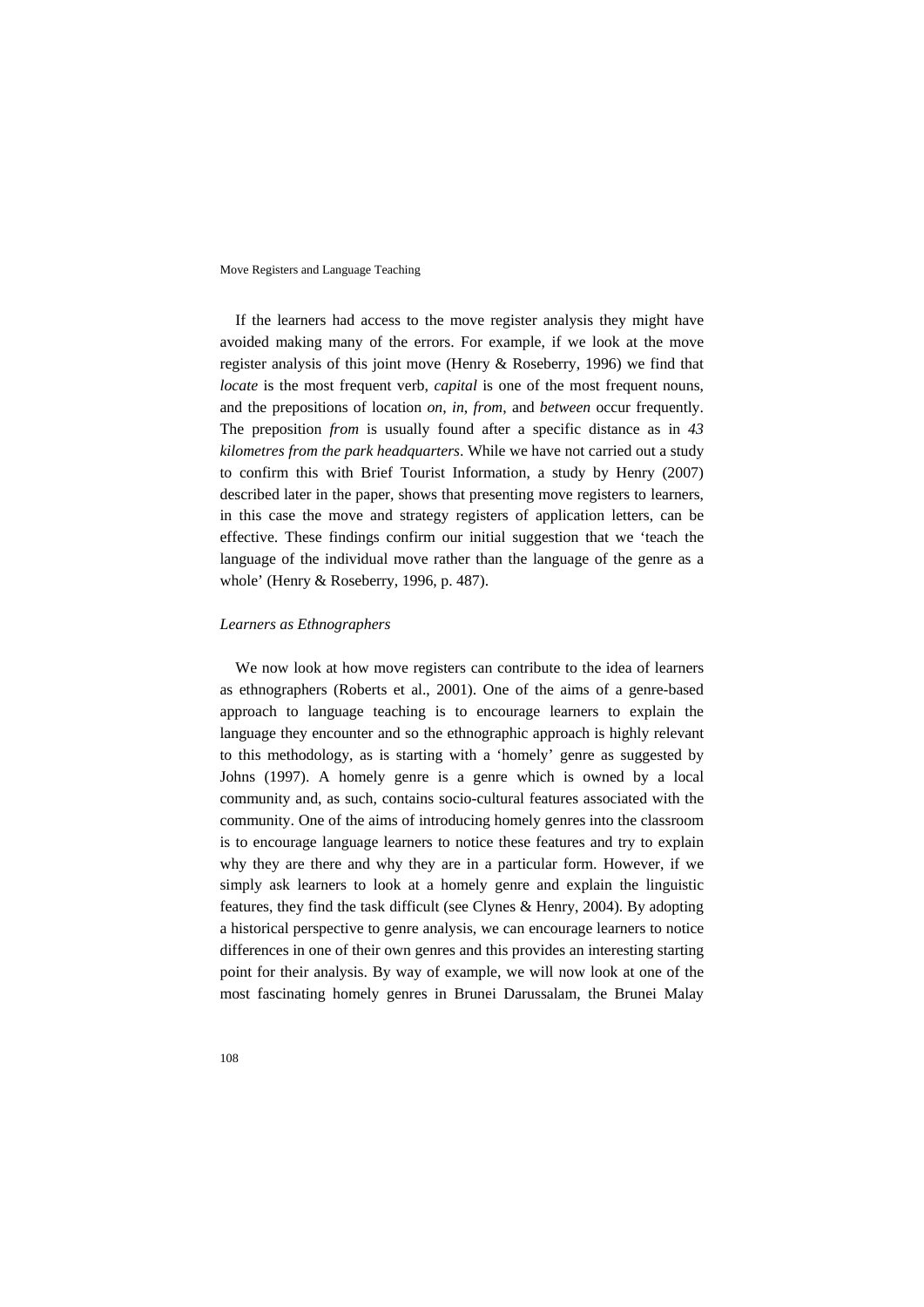Wedding Invitation. Its fascination lies in how it has evolved so very rapidly over the last 40 years to meet a changing socio-cultural situation partly brought about by independence in 1984 and the need for Brunei to establish its own identity based on the national philosophy of being a Malay, Islamic Monarchy (Clynes et el., 2006).

One way to track the various changes is to look at how the move registers of this genre have changed over time. In the 1960s, a typical wedding invitation in Brunei consisted of the following 6 to 8 moves: Naming the Inviters (parents); Inviting the Recipient; Naming the Couple; Specifying the Place, Specifying the Timetable of Events; Thanking the Recipient in Advance for Attending; Naming the Family representatives; and Naming the Welcoming Committee. In some respects this invitation resembled that of a typically British tea or cocktail party invitation. As Brunei was still a British dependency at this time, this close resemblance is perhaps understandable especially since the traditional Brunei wedding invitation was oral. However, as Brunei became independent and the need for written invitations increased, it was clear that the 1960s discourse structure failed to meet the needs of the new state – namely, the strengthening of the national philosophy. To meet these new needs, the wedding invitation changed dramatically, and today a typical invitation has 16 to 20 moves spread over 5 to 8 pages. By asking learners to compare invitations from the 1960s with present day examples, they can be introduced to ethnographic investigation. However, simply noticing that the length of the invitation has increased is not enough. Learners must be able to explain why such changes occur and we can help them do this by investigation the registers of the moves. We will exemplify this idea using data from Clynes et al. (2006). In the Invitation move itself the language has changed significantly since the mid-1960s. Example 2 shows one example of linguistic change in this move, from Standard Malay in the form of *Tuan* and *Puan* to the Brunei Malay equivalent *Pehin / Dato / Datin / Awang / Dayang.* By focussing on the move register, learners can easily identify the shift from Standard Malay to Brunei Malay and this allows them the opportunity to discuss why such a change has occurred.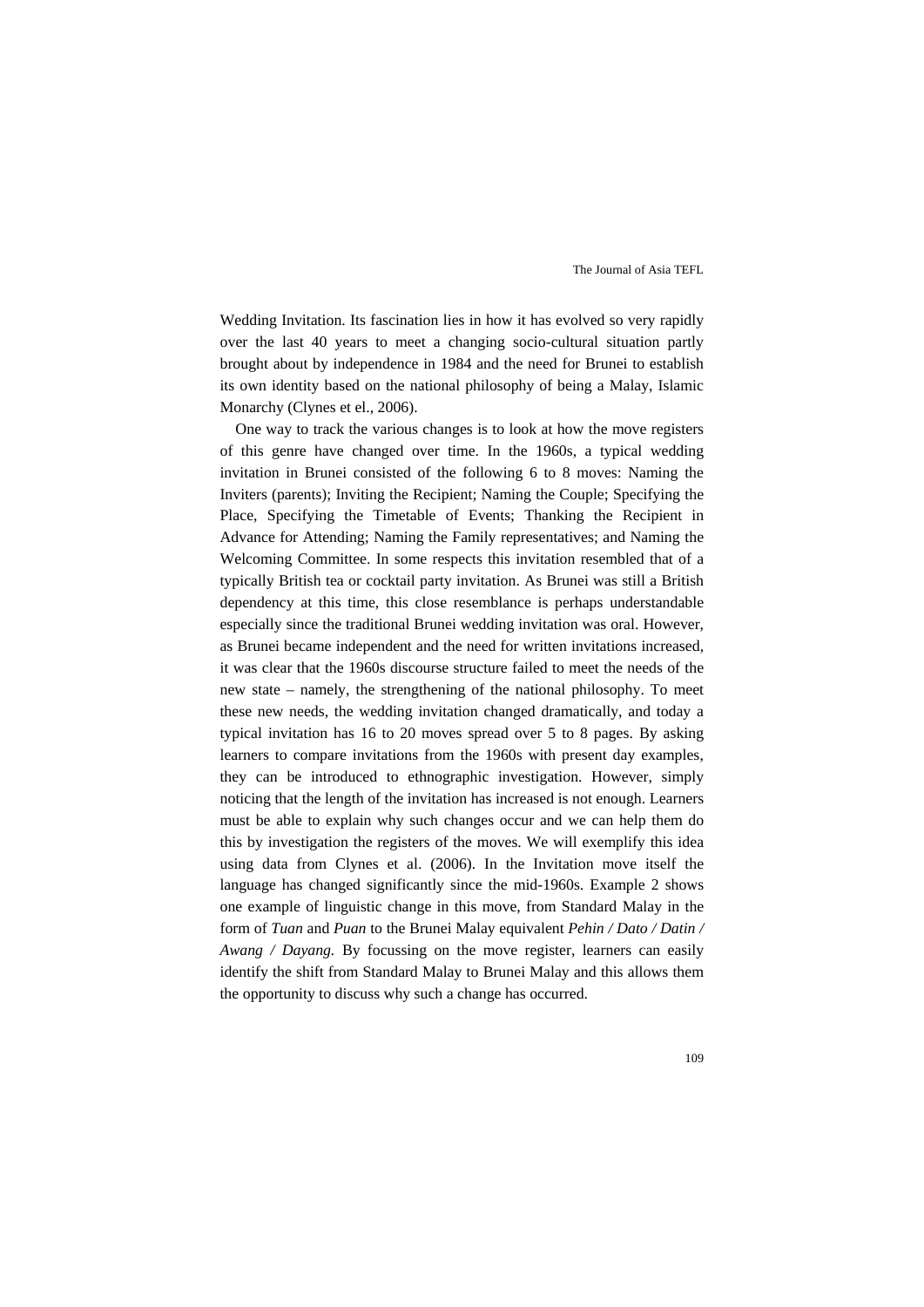**Example 2 An Example of Linguistic Changes in the Invitation Move** 

| 1966:                                                                        |  |  |  |
|------------------------------------------------------------------------------|--|--|--|
| hadhir<br>mempersilakan [] Tuan / Puan                                       |  |  |  |
| 'sir'<br>'madam'                                                             |  |  |  |
| 1971:                                                                        |  |  |  |
| mempersilakan Pehin / Dato / Datin / Awang / Dayang hadir                    |  |  |  |
|                                                                              |  |  |  |
| 2007:                                                                        |  |  |  |
| menjunjung Pengiran berangkat / mempersilakan Pehin / Dato / Datin / Awang / |  |  |  |
| Dayang hadir                                                                 |  |  |  |

The Brunei Malay version, as seen in the example from 1971, clearly shows the unique class structure of the country with different forms of address being used for different sections of society: *Pehin* (male) */ Dato*  (male) */ Datin* (female) are the forms of address for commoners who have been awarded a title by the Sultan for outstanding service to the country, while *Awang* (male) and *Dayang* (female) are used for commoners. In the 2007 example, *Pengiran*, a form of address used with members of the royal family has been included, as has *menjunjung* . . . .*berangkat* which is the verb 'to invite' when addressing royalty rather than '*mempersilikan* . . . *hadir'* for commoners. This change over time shows how Bruneians have sought to move on from their colonial past and differentiate themselves from their neighbours by establishing their own identity in part through this genre.

Another example from Clynes et al. (2006) shows another change in a move register, which occurred fairly quickly in the course of the evolution, but this time for a different reason.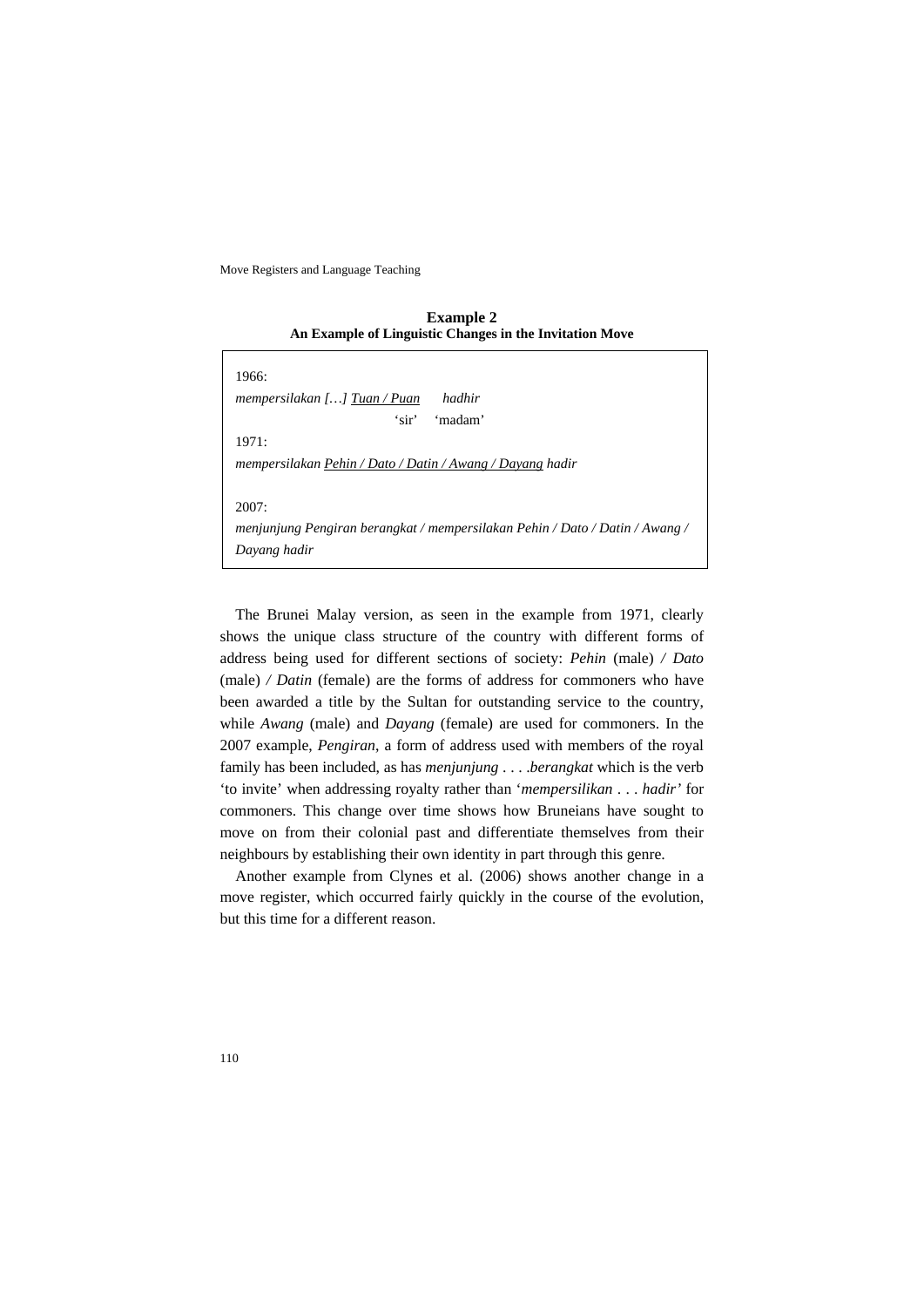#### **Example 3 Dates in English and in English and Arabic**

| 1966:                                                   |  |
|---------------------------------------------------------|--|
| English system only:                                    |  |
| "15hb April 1966"                                       |  |
|                                                         |  |
| 1967:                                                   |  |
| Arabic & English:                                       |  |
| "24 hb Rabil-Awal 1387 bersamaan dengan 2 hb July 1967" |  |
|                                                         |  |

The introduction of the dates in Arabic helped emphasize the Islamic nature of the society while the English version was retained for functional reasons.

Of course, as the Brunei Malay Wedding Invitation evolved from a one page document through to eight pages, lots of other changes occurred, both linguistic and paralinguistic. We have shown only two very simple but important changes in move registers which can be pointed out to Bruneian language learners to help them develop their ethnographic skills of understanding their own culture through the description and interpretation of this genre. The homely genres of other societies might not show such dramatic evolution but they will provide a rich source of study, while genre theory and move registers will provide language learners with a user-friendly model of analysis. In addition, an historical analysis can help overcome the main criticism aimed at genre-based pedagogy, namely, that it presents genres as static and leads to formulaic teaching methodologies.

#### *Cross-cultural Communication*

A third use of move registers is in the area of cross-cultural communication.

The communicative purpose of any genre may be similar from one culture to next; for example, the purpose of a letter of application is to get a job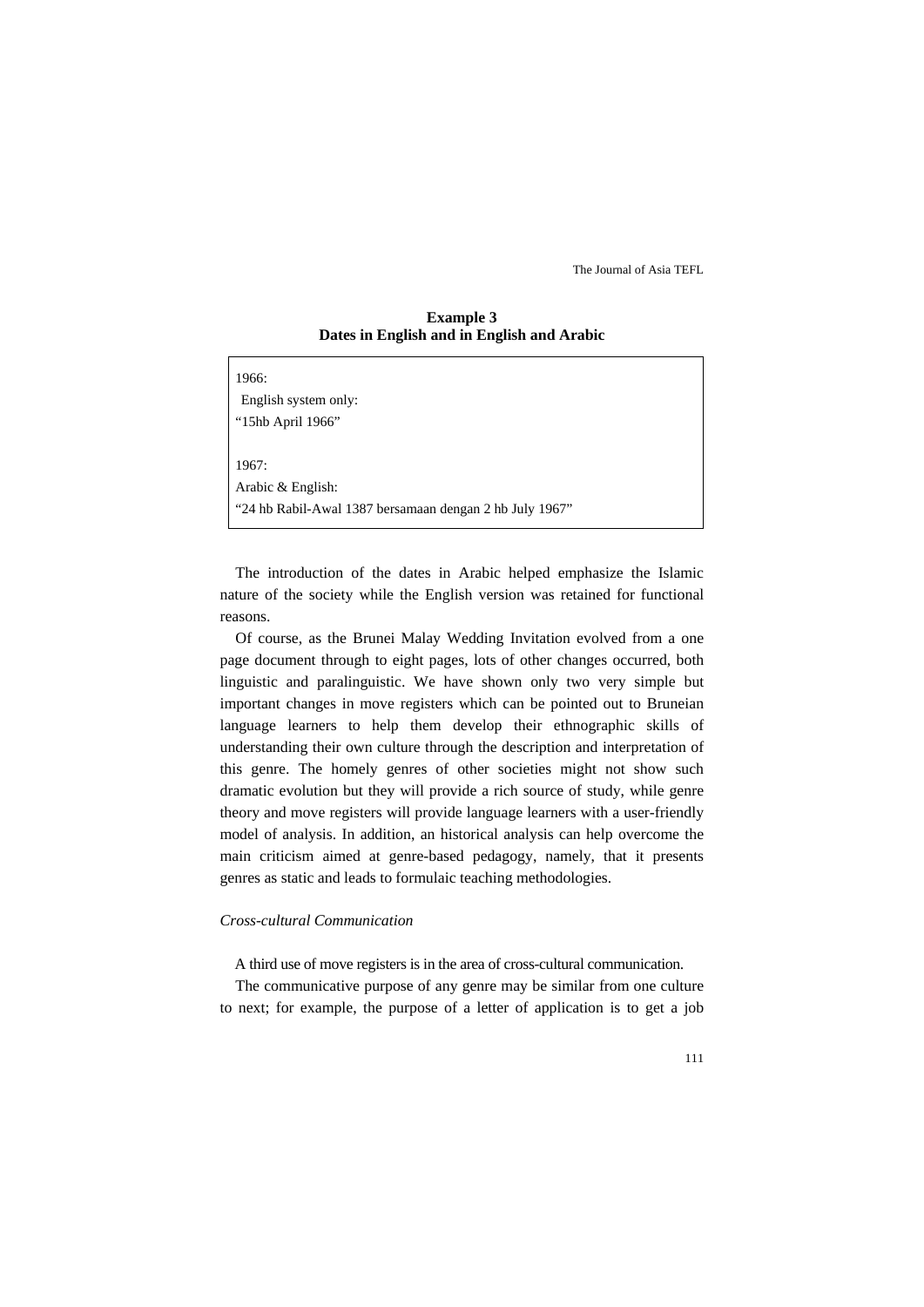interview. In the western context the way to do this is by 'highlighting the most relevant information in the candidate's curriculum vitae' (Henry & Roseberry, 2001a) and this thus provides 'open-ended creative opportunity for favourable self-presentation' (James, Scholfield & Ypsiladis, 1994, p. 325). However, different cultures may realize this purpose differently and this may result in communicative failure in a cross-cultural context. Bhatia (1993, pp. 70-71) in a 1989 study of application letters from India, Sri Lanka, Pakistan and Bangladesh, instead of self appraisal found three strategies which were deemed not to be effective. The first, 'self-glorification' consisted of making unsupported claims such as '… having a shining academic record' (p. 71). The second, which Bhatia labeled 'adversary glorification', occurs when the organization or even the country in which the organization is located is 'magnificently appreciated' as in Bhatia's example 'in my loving great country, United States of America...' Bhatia's third ineffective strategy is termed 'self-degradation' as in 'I belong to a poor family'. Despite globalization and the availability of the Internet, we can still easily find examples of failure to take into account the communicative context when Asian writers apply to western institutions. Three examples are shown below from a research centre in the United Kingdom. In each case the applicants are well qualified, and having studied in the United Kingdom, have a good command of English. The examples are discussed in terms of the obligatory Promotion move.

**Example 4 A Letter of Application with no Promotion Move** 

**From:** Name + email address **Sent:** 12 March 2006 18:25 **To:** John Smith-Jones **Subject:** apply for postdoc job

Dear Prof. J. M. Smith-Jones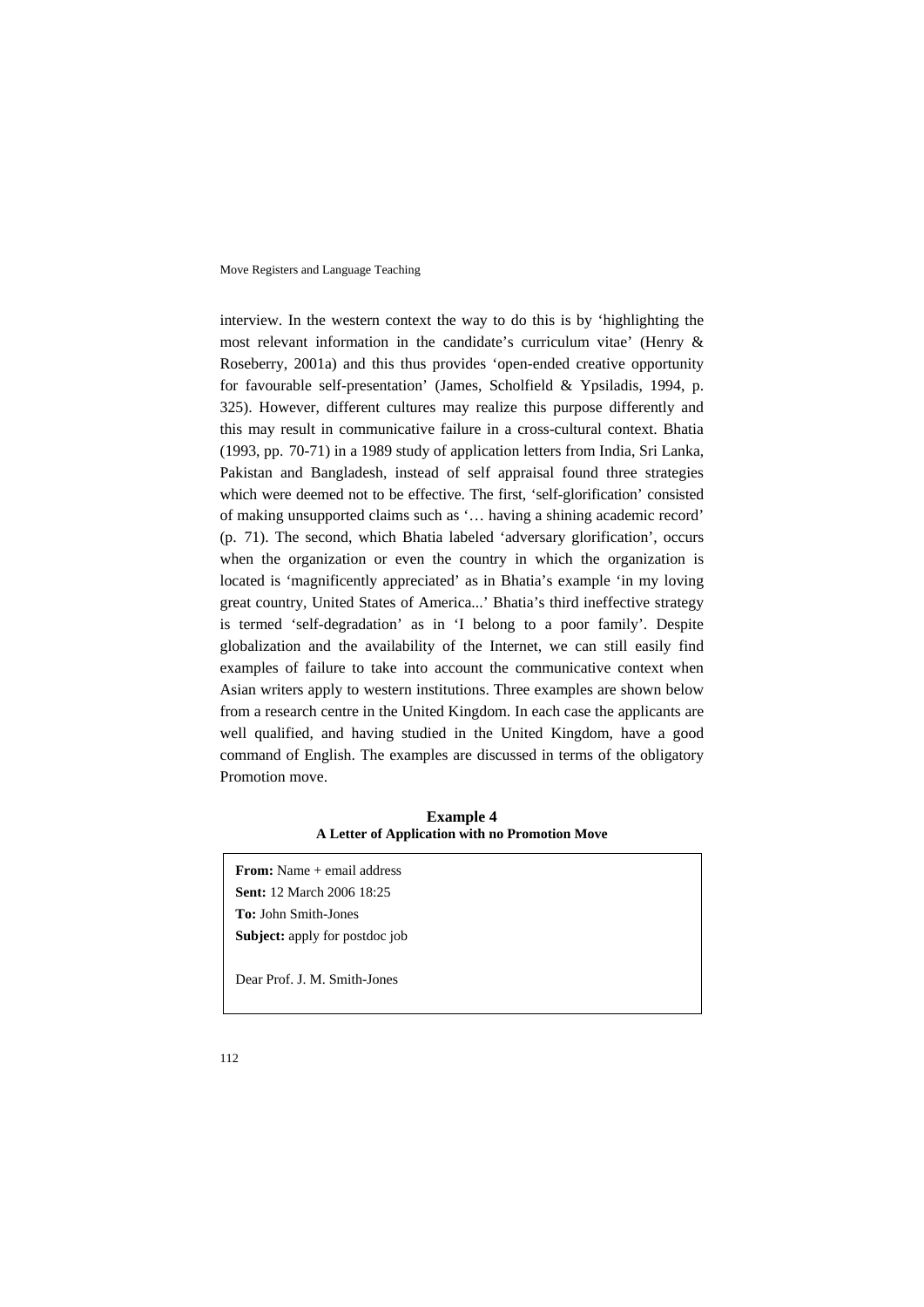Here I write you this email to apply for a postdoctoral position in your group. Now attached my CV with the statement of my research interest. The attachment is in Word format, so if you have any problem in opening it, please let me know and I can send you a hard copy. I am more than willing to answer any of your questions concerning my application and research am looking forward to your response.

Sincerely,

Name

Name of Institution, Address, P.R China Tel. XXXXXXXX Work, XXXXXXX (mobile telephone)

In Example 4, there is no self-promotion; most of the body of the email is taken up with dealing with a possible problem of the reader not being able to open the attachment. More seriously, the writer expects the reader to take the trouble and the time to go through the CV and judge for themselves the suitability of the applicant. The writer also states the obvious that he or she is willing to answer questions related to the application. In the second example, shown in Figure 4, the writer does indeed include some self-promotion: he or she has done a PhD in a particular area. However, the writer does nothing to distinguish the application from the many others who have also done a PhD in the same area. In fact, two of the primary strategies of self-promotion in such letters in the western context are to give one's qualifications and to state what kinds of relevant experience one has. The promotion move, therefore, typically comprises a significant portion of the entire letter.

As in the first example the writer eschews the opportunity for 'open-ended creative favourable self-presentation' and invites the very busy reader to take the time to read through the attached resume and respond to the reader 'at [his/her] earliest convenience'. In addition, the letter contains the phrases 'your esteemed guidance' and 'my key experience' which could be considered as 'adversary glorification**'** and 'self-glorification' in Bhatia's terms.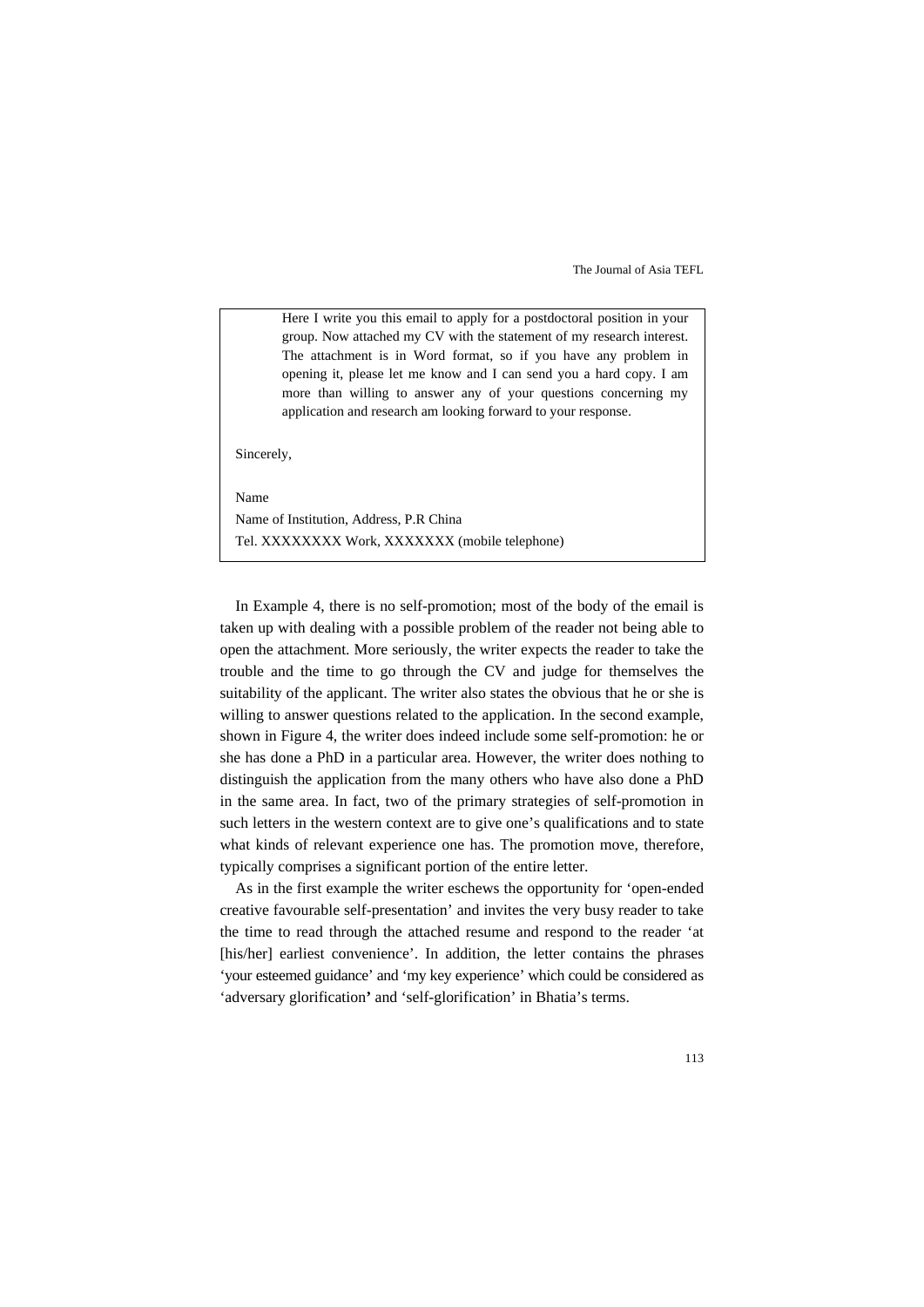**Example 5 A Letter of Application with an Ineffective Promotion Move** 

| Dear Sirs:                                                                                                                                                                                                                                                                                                                                                                                                                                                                                                                                      |
|-------------------------------------------------------------------------------------------------------------------------------------------------------------------------------------------------------------------------------------------------------------------------------------------------------------------------------------------------------------------------------------------------------------------------------------------------------------------------------------------------------------------------------------------------|
| <b>Application for Post Doctorate Fellow</b><br>I have done PhD in Subject Area May 2002 to April 2006. The details<br>regarding my research experience/ undertaken projects are included in<br>my Resume (enclosed).<br>Further to enhance my professional career I'm looking forward to work<br>under your esteemed guidance where I can implement my key<br>experience with greater expertise.<br>Having grown up myself in a multi racial and multi cultural society, I<br>easily mix up with people of different backgrounds and have good |
| communications skills and capable of taking varied responsibilities in a<br>rapidly evolving research environment.<br>I believe I will have the opportunity to put my aforementioned qualities<br>into practice from which we will mutually benefit.<br>I look forward to your consideration of my application and hope to hear<br>from you at your earliest convenience.                                                                                                                                                                       |
| Yours faithfully,                                                                                                                                                                                                                                                                                                                                                                                                                                                                                                                               |
| Name $+$ Address in India                                                                                                                                                                                                                                                                                                                                                                                                                                                                                                                       |

Why are these highly educated applicants so unaware of what is expected of them? One possible answer may lie in the question of self-promotion. Without doubt in many cultures self-promotion is not encouraged. Even within the 'west' James et. al. (1994) found the amount of self-promotion that is acceptable varied quite significantly. But what about in Asia where the above letters originated, or, for that matter, many other parts of the world? We have, between us, lived in Japan, Malaysia, Nigeria, Malawi, and Brunei Darussalam, and have found that self-promotion is rare in everyday conversation and in the workplace. It is possible that the writers of such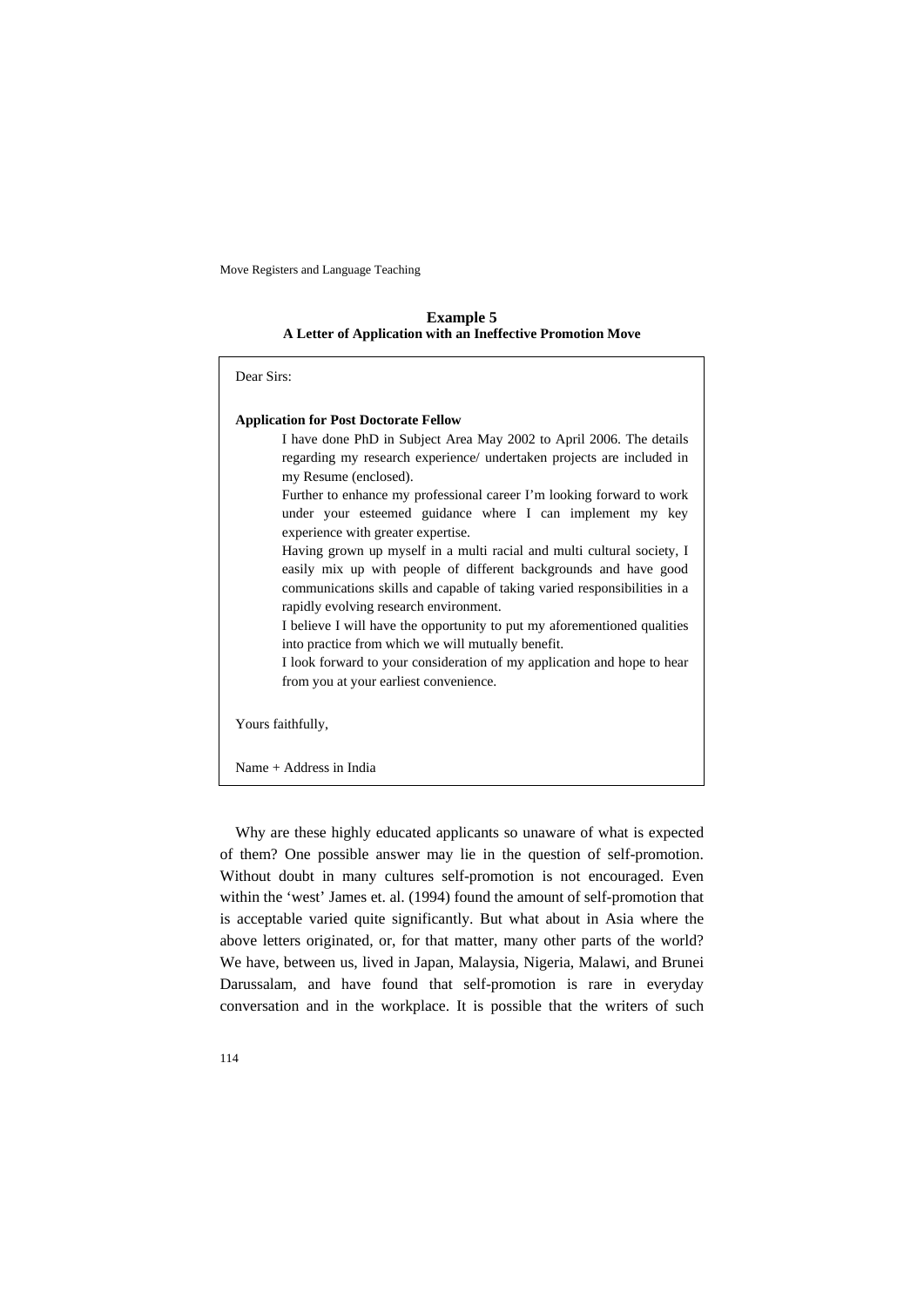letters are loath to promote themselves so explicitly. A more likely answer is that they are simply unaware of the need to do so. As highly educated people they may expect the readers of their letters to have the time or the inclination to read through their CVs.

Whatever the reason for the problem, the solution lies in using real language and to teach its meaning through an understanding of the cultural norms of the communicative context. This presents two main problems: there is a huge variety of cultural norms found in the world; and secondly, there is a huge variety of language from which members of a given society can draw to achieve their goals. The answer to this question lies in the presentation of move register analysis to learners so that they can be made aware of the communicative expectations of their audience.

#### *Presenting Move and Strategy Registers to Language Learners*

The next use of move registers in language teaching that we look at is in the presentation of linguistic data to learners in a meaningful context. As Figure 1 shows, when we analyze a genre using the move or the strategy as the basic unit we find that there is a large amount of information which has to be presented meaningfully. Henry and Roseberry (2001b) suggest linking the name of the move to the move and strategy registers in an HTML website, thus making it easy for learners to move from the language function to the specific details of the language used to realize the function.

In addition to teaching the language of the moves, the materials also allow learners to work out the obligatory and optional moves and the possible order for the moves. In order to evaluate this method of presentation, Henry (2007) asked 13 advanced language learners, who were about to leave for undergraduate study in Britain, to write a letter of application for a position with a voluntary organization. After they had written a first draft of the letter, they were asked to write a second draft using the hyperlinked materials described in Henry and Roseberry (2001b). A corpus made up of the first drafts of the letters was compared to a corpus comprising the second drafts to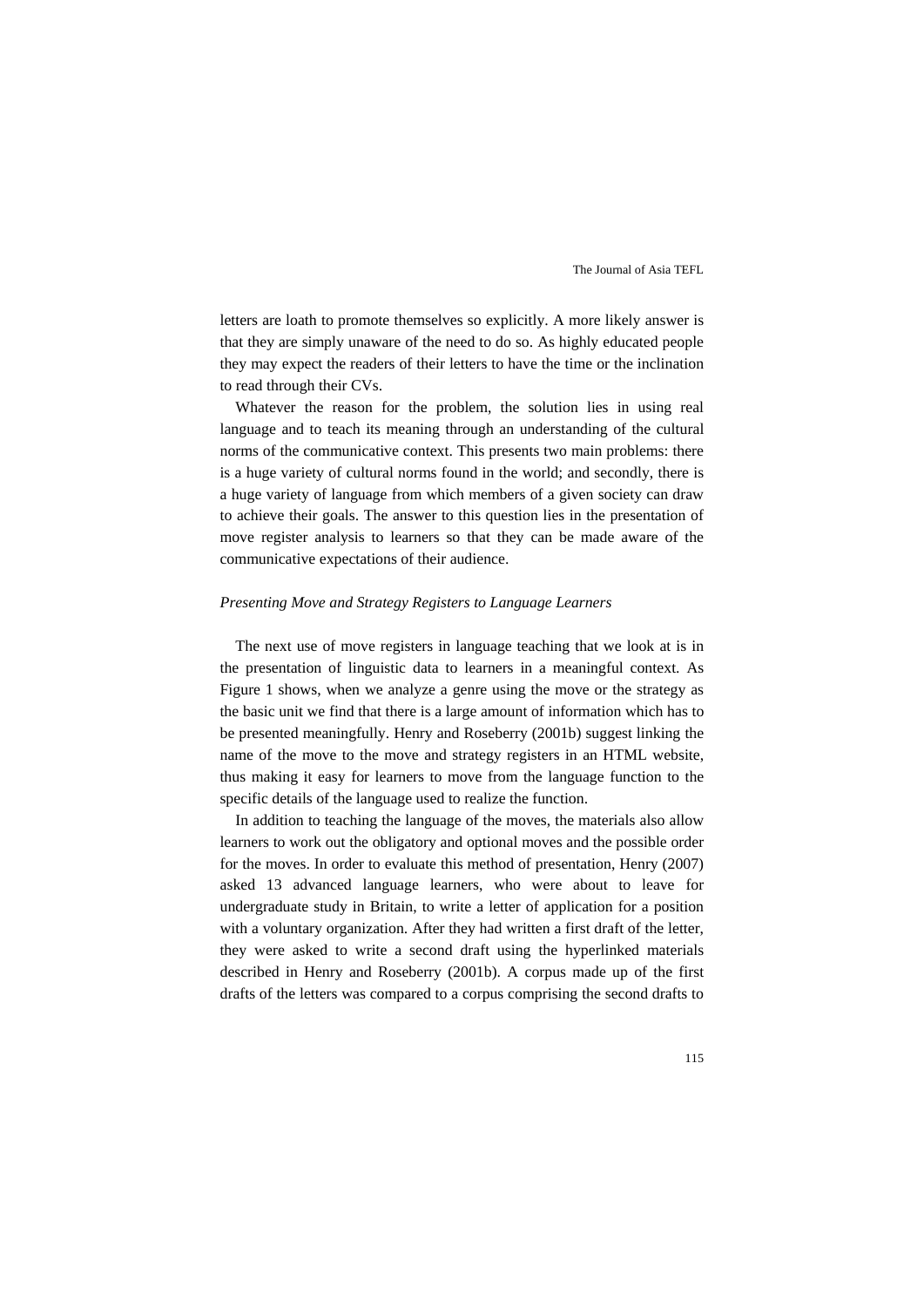investigate the effects of the teaching materials.

The study had four main findings. The first, based on the evaluations of expert judges, was that the students wrote more persuasive applications after they had used the web-based materials. The second finding, which goes some way to explaining the first finding, was that they successfully realized more moves in their second drafts both semantically and syntactically. In the first corpus the students attempted 95 moves and were successful in 65, or 68%, while in the second drafts they attempted 113 and were successful in 106, or 94%.

**TABLE 3 The Effects the Teaching Materials Had on the Discourse Structure of the** 

| Learners' Letters (Henry, 2007) |              |              |               |              |
|---------------------------------|--------------|--------------|---------------|--------------|
|                                 | <b>FIRST</b> | <b>DRAFT</b> | <b>SECOND</b> | <b>DRAFT</b> |
| <b>MOVE</b>                     | Attempted    | Successful   | Attempted     | Successful   |
| Opening                         | 13           | 10           | 13            | 12           |
| Refer. to Job Ad.               |              |              | 13            | 13           |
| Offering Cand.                  | 13           |              | 13            | 11           |
| Reasons for Apply               |              |              | 11            | 11           |
| Promoting                       | 12           |              | 12            | 11           |
| Stipulating T&C                 | 5            |              |               |              |
| Naming Referees                 |              |              |               |              |
| <b>Stating Availability</b>     |              |              |               | っ            |
| <b>Enclosing Docs</b>           | 12           |              | 12            |              |
| Polite Ending                   | 13           |              | 13            | 11           |
| Signing Off                     | 12           | 10           | 13            | 13           |
| Benefits to Applic.             | 5            |              | 3             | 3            |
| Refer Read to CV                |              |              |               |              |
| Total                           | 95           | 65           | 113           | 106          |

A third finding was that, in many cases, the successful realization of the moves in the second drafts was due to the manipulating of lexical phrases found in the teaching materials. Finally, the students evaluated the materials very positively in terms of accessibility, organisation, ease of navigation, layout, course content, and in providing opportunities for learning. Thus the use of a set of web-based materials helps overcome the problem of presenting real language with all its variations in a meaningful way.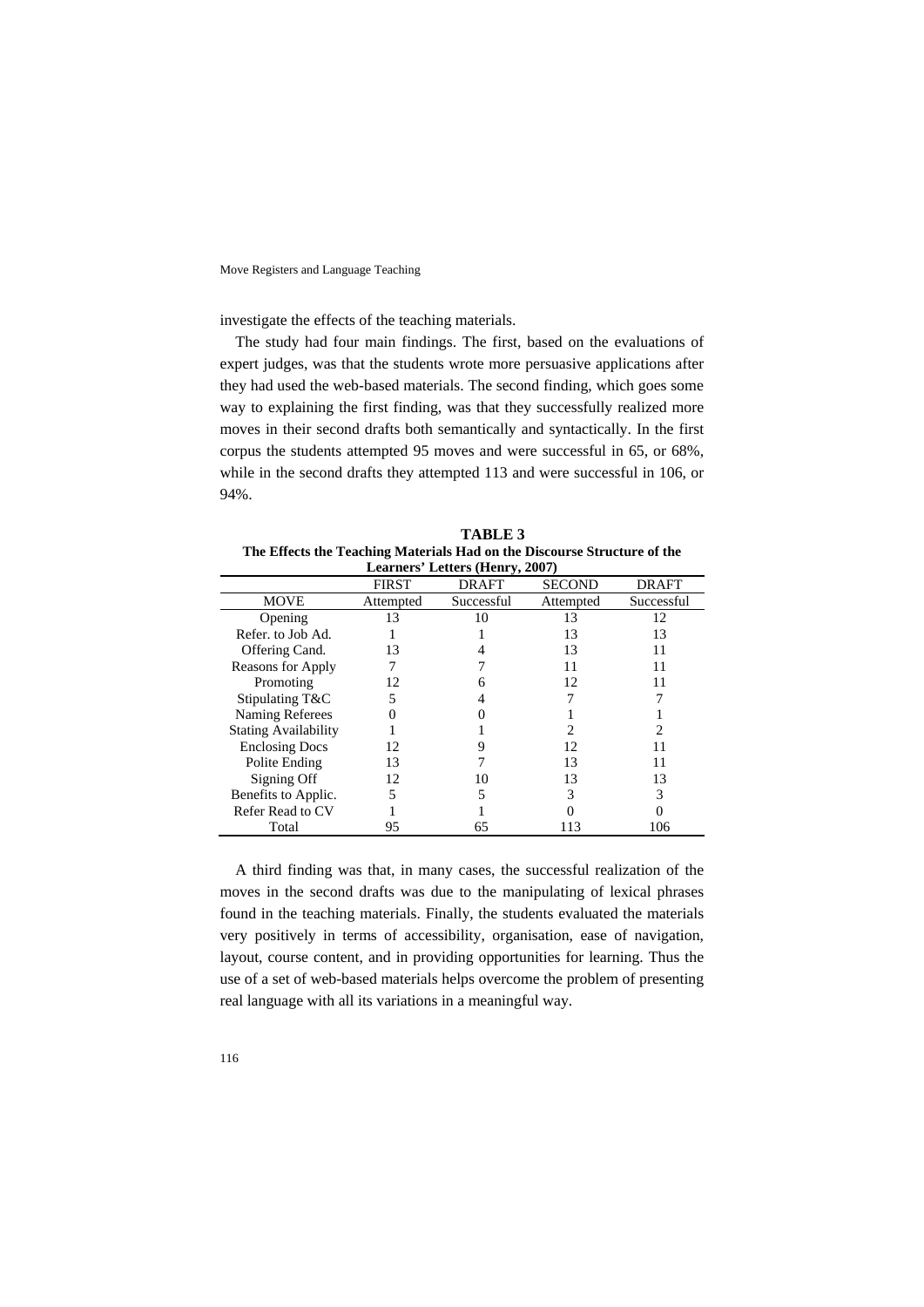In a recent study drawing on our work on letters of application, Crossley (2007) applies Bakhtin's (1981) concept of the chronotope to moves of a genre. Bakhtin describes the chronotope as the natural connectedness that exists between time and space in any give part of a genre. Crossley (pp. 22- 23) concludes that

> [a] chronotopic approach to teaching genres would allow students to not only understand how the moves of a genre are formed, but would also allow students to better understand the choices that a genre permits. The chronotope as a pedagogical tool would help to better inform the L2 writer of the expected temporal and spatial conventions used by L1 writers.

This suggestion is in keeping with our own insistence on teaching the language of the move, since different moves, and indeed different strategies for realizing a given move, frequently have their own specific sets of language features, including those that stipulate the often culturally sensitive relationships between space and time.

#### **CONCLUSION**

In this paper we have demonstrated four ways in which move registers can contribute to language teaching and learning. A detailed analysis of move registers of a genre provides teachers with information on what to teach and when to teach it. Secondly, by using the move register as the unit of analysis, language learners can begin the development of the ethnographic skills necessary to develop cultural competence. Thirdly, some problems of crosscultural misunderstandings of genres were investigated. Finally, the large amount of data mined from a move or register analysis can be presented in a meaningful way to make language learners aware of the wide range of linguistic choices available to them when writing even an uncomplicated syntactic structure. In this way learners are provided with a much more realistic representation of the language rather than with a highly restricted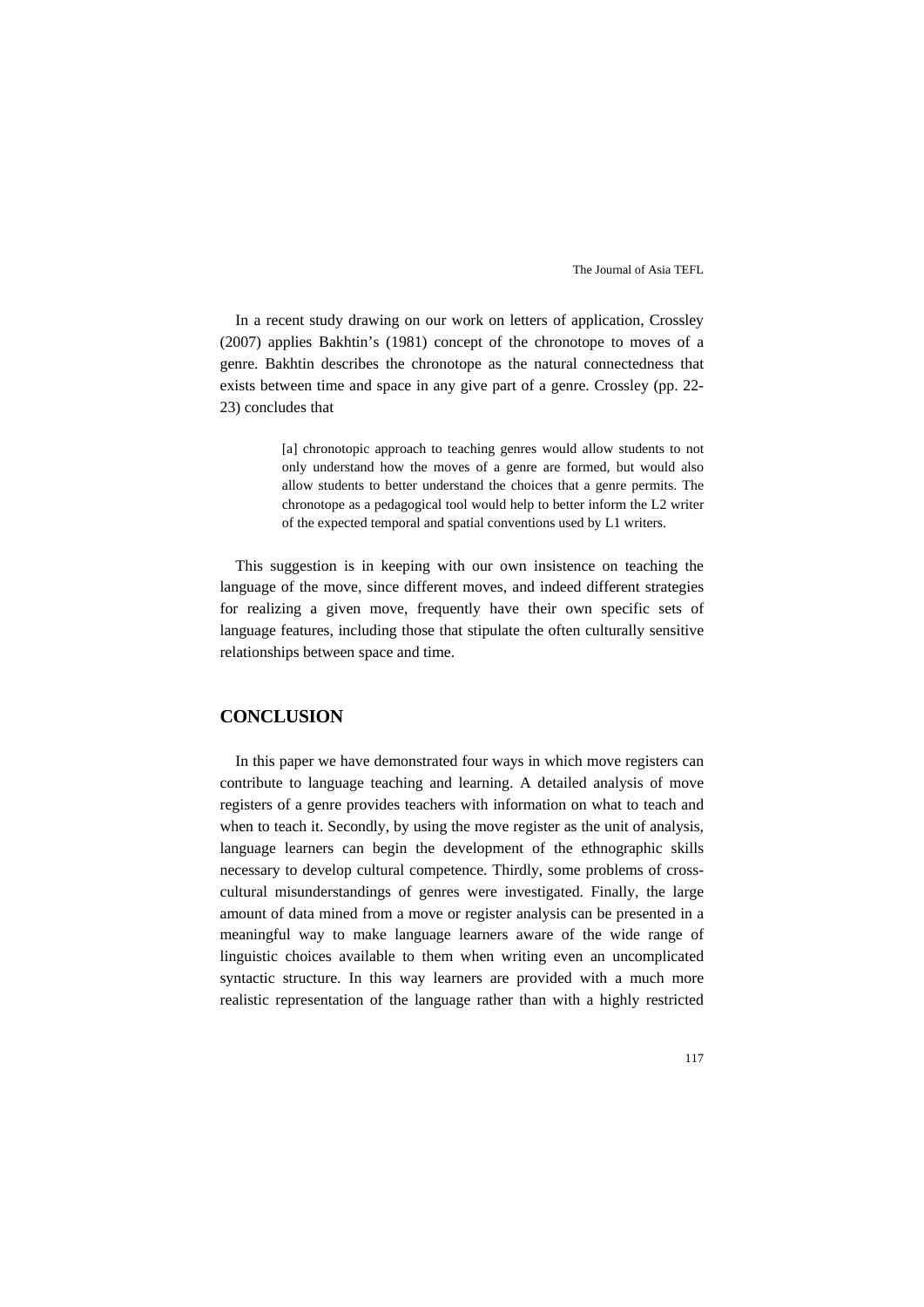representation as found in many textbooks.

## **THE AUTHORS**

*Alex Henry* is a senior lecturer at the University of Brunei Darussalam. His current research interests include corpus linguistics, genre analysis and EFL writing. His most recent publication is *Evaluating Language Learners' Response to Web-based, Data-driven, Genre Teaching Materials* (2007). Email: ahenry@fass.ubd.edu.bn

*Robert Roseberry* is an ESL learning strategist in the English Language Support Unit in Ryerson University in Toronto in Canada. His research interests include the teaching of academic English, genre analysis and using technology in the classroom. His most recent publications include *Language Errors in the Genre-based Writing of Advanced Academic ESL Learners* (2007) with Alex Henry.

Email: rroseber@ryerson.ca

### **REFERENCES**

- Bakhtin, M. M. (1981). Forms of time and of the chronotope in the novel. In M. Holquist, (Ed.), *The dialogic imagination: Four essays* (pp. 84-258). Austin, TX: University of Texas Press.
- Bhatia, V. K. (1993). *Analysing genre: Language use in professional settings*. London: Longman.
- Clynes, A., & Henry, A. (2004). Introducing genre analysis using Brunei Malay wedding invitations. *Language Awareness*, *13*(4), 225-242.
- Clynes, A., Henry, A., & Jukin, M. (2006, June). *The evolution of the Brunei Malay wedding invitation: From an English model to a Bruneian one*. Paper presented at the 2nd Conference on Austronesian Languages & Linguistics (ALL2), St Catherine's College, Oxford, UK.

Crossley, S. (2007). A chronotopic approach to genre analysis: An exploratory study.